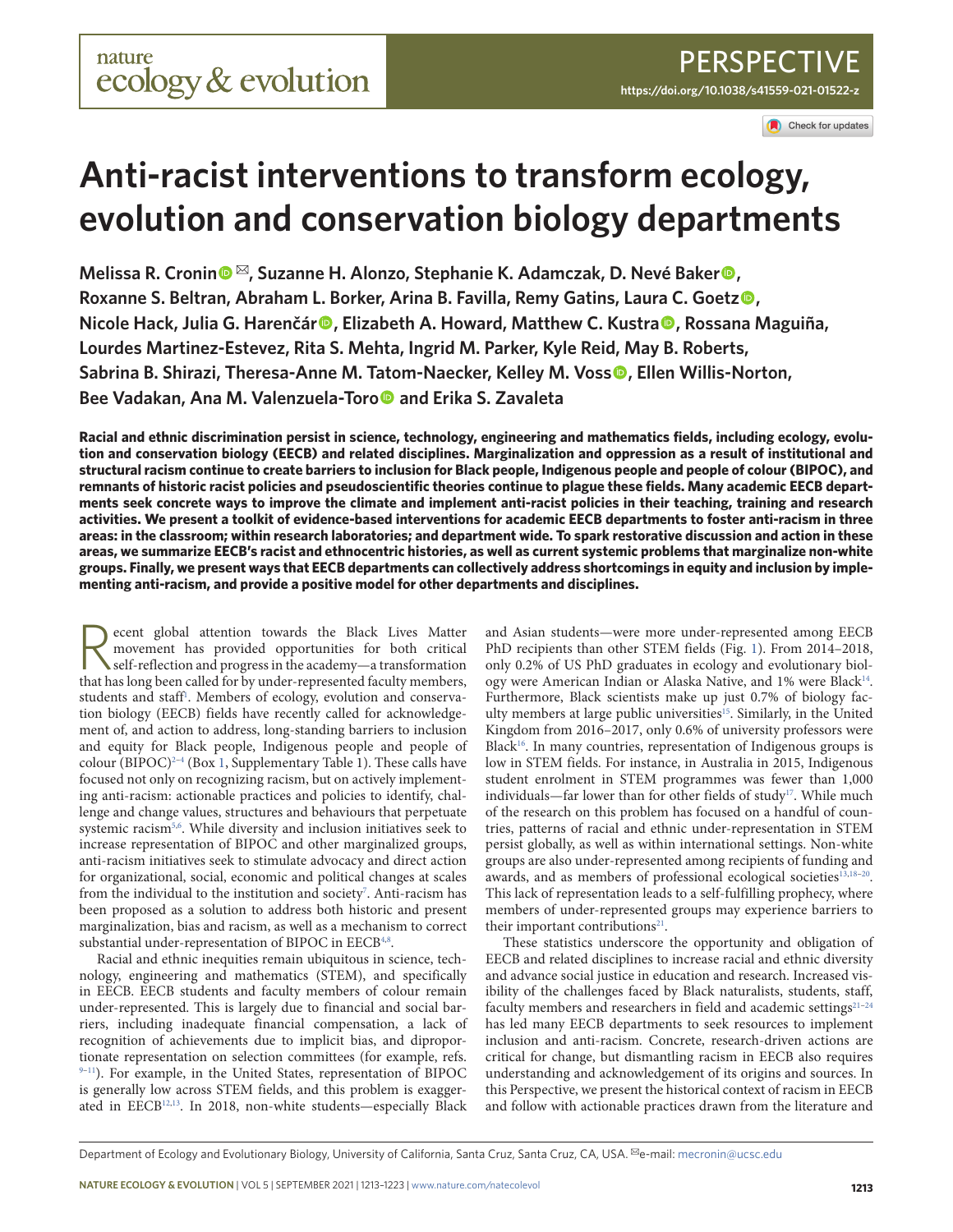

**Fig. 1 | Representation of BIPOC among students in EECB, other life science fields and non-life science STEM fields in the United States.** Bar graph of the representation of people of different ethnicities among students of EECB (*n*=1,661), STEM-LS (*n=7*,473; includes all five fields under the National Science Foundation (NSF) subfield of life sciences that we did not categorize as EECB) or STEM-NLS (*n*=-16,339; includes all other (non-life science) STEM fields, as defined by the NSF Survey of Earned Doctorates<sup>159</sup>). The percentage of PhD recipients of each racial or ethnic group<sup>159</sup> was subtracted from the estimated percentage of each group in the United States then divided by the percentage of each race or ethnicity in the United States (American Indian or Alaska Native = 0.7%; Asian = 5.6%; Black or African American = 12.3%; Hispanic or Latino = 18.3%; white = 60.2%)<sup>160</sup>. Positive values indicate over-representation and negative values indicate under-representation relative to the US population. The racial categories in this figure are those used by the NSF and US Census Bureau and differ slightly from those used elsewhere in this paper (for example, Hispanic or Latino instead of Latin). The error bars represent 99% confidence intervals from the US Census Bureau. The data from the NSF were from a complete census and contained no sampling error. See the Supplementary Information for more details on data collection.

policies for implementing anti-racism in three areas: (1) classes; (2) laboratories and research groups; and (3) departments. To support instructors, laboratories and departments wishing to adapt these recommendations, we have also produced the following resources: (1) a glossary of important terms (Box 2); (2) an anti-racism checklist for departments (Supplementary Data 1); and (3) a resource list of anti-racist practices and pedagogy for EECB departments (Supplementary Table 1).

## **Racism and EECB: a difficult history**

EECB disciplines have problematic social and political histories (Table 1). One of the earliest contributions to modern ecology was the development of taxonomic nomenclature, led by the Swedish botanist Carl Linnaeus. This original nomenclature codified the pseudoscientific theory of varieties of humans, which were based on skin colour and placed white Europeans above all other races<sup>25</sup>. More than two centuries later, many scientific practices and terms still reflect this Eurocentric and racist legacy. For instance, many species carry scientific and common names that commemorate eugenics proponents, Confederate generals, slave owners and even Adolf Hitler<sup>26</sup>. Seldom do taxonomy and natural history nomenclature reflect local knowledge predating species discovery by Euro-American naturalists. Beyond naming, Western scientists have engaged in colonial or parachute research, travelling to low-income countries to conduct ecological research that excludes local and Indigenous people<sup>27</sup>. Some contemporary ecologists have pushed theories based on simplistic narratives of resource exploitation and overpopulation<sup>28,29</sup>, which have been used to justify compulsory sterilization and even genocide, almost exclusively in poor communities within developing countries<sup>30</sup>.

The discipline of evolutionary biology has also been used at times to advance racist ideology<sup>31</sup>. In fact, the writings of Charles Darwin, who is widely considered the father of evolutionary thought, contained racist ideas, including the belief that white Europeans were evolutionarily more advanced than the so-called savage races they colonized<sup>32</sup>. Beginning in the late 1800s, the theory of natural selection was also misinterpreted in some intellectual circles to advance eugenics and social Darwinism, as well as to make apocryphal claims about race and gender<sup>32</sup>. Since its publication, evolutionary theory has been distorted to fuel false claims of scientific racism in modern social and scientific literature<sup>33-35</sup>, despite widespread and explicit scientific consensus to refute these ideas<sup>36-38</sup>.

In many ways, modern practices of conservation biology are similar to those of early Western ecology and natural history, in which Europeans led expeditions to foreign countries to collect and 'discover' taxa often already long-known to Indigenous peoples39. Just as ecologists have been criticized for colonial fieldwork, modern conservation biologists, practitioners and policymakers have too often marginalized local communities<sup>40,41</sup> Conservation practice and research have been used to justify displacement, ethnic cleansing and marginalization of Indigenous peoples in many countries to create national parks and protected lands<sup>42,43</sup> As an example, our university, the University of California, Santa Cruz (UCSC)—a leader in conservation research—sits on stolen land of the Awaswas-speaking Uypi Tribe, a theft that was financed by other land grabs from Indigenous people across the country<sup>44</sup>. Finally, several modern-day conservation organizations and agencies still uncritically idolize their racist founders, including Theodore Roosevelt (US National Park Service), John Muir (Sierra Club) and Madison Grant (Save the Redwoods), and have only just begun to reckon with their disturbing racist histories<sup>45-47</sup>.

These historic legacies contribute to racial gaps in EECB because they influence norms and popular perceptions today in ways that discourage participation by BIPOC in EECB fields. Examples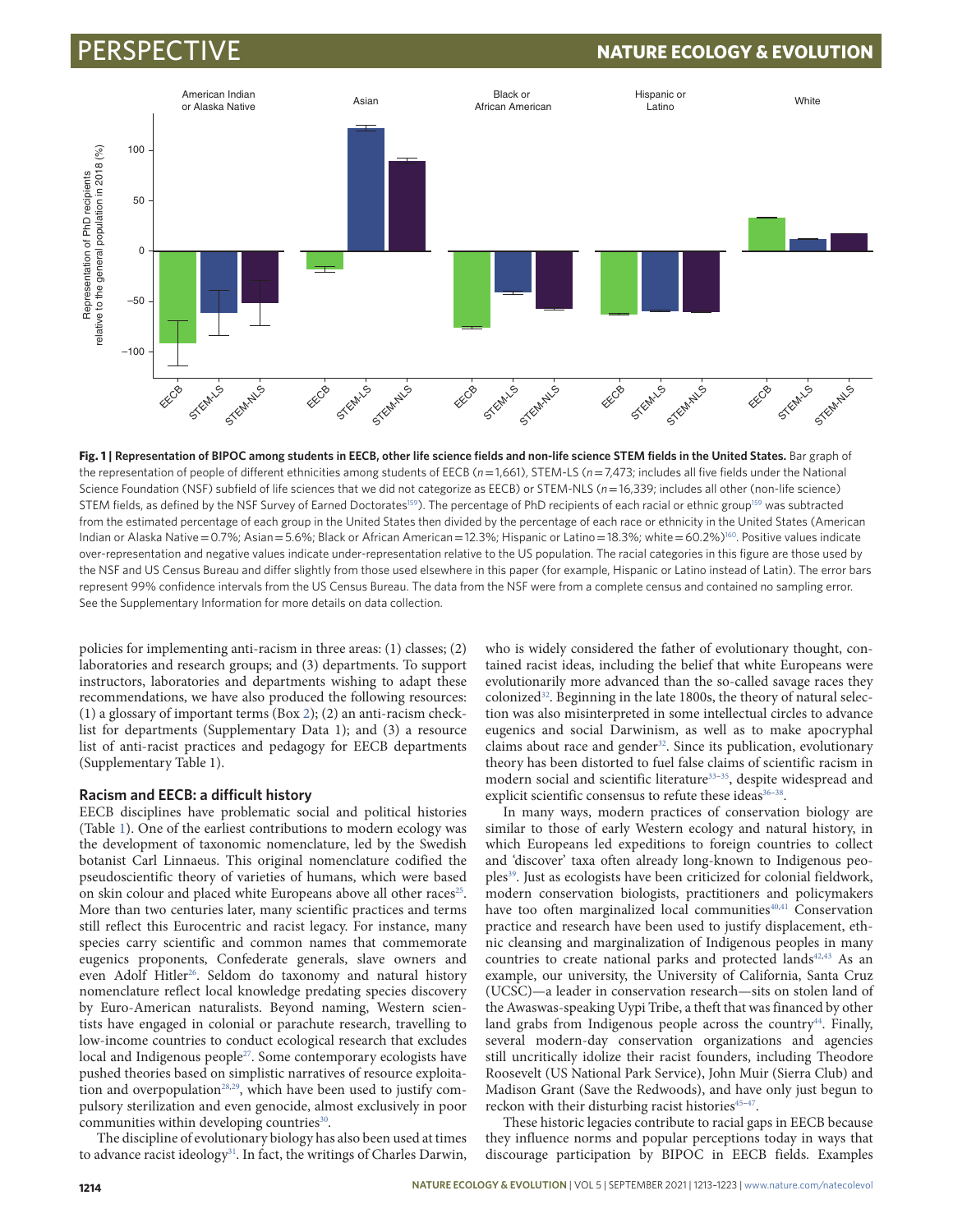## **Box 1 | Positionality of the authors**

This work was authored by a diverse group of EECB faculty members, staff and students of multiple racial and ethnic identities at UCSC. As such, we recognize that these recommendations are the product of our survey of the literature, but are also informed by the experiences, backgrounds and intersectional identities of the authors—natural scientists belonging to a single department at a single university—and therefore cannot be interpreted as universal<sup>161</sup>. We draw on the foundational contributions of many BIPOC scholars whose work confronting the colonial and racist histories of academia, science and EECB has informed this Perspective (for example, refs.  $4,14,84,87,162,163$ ), and as members of the EECB academic community, we are invested in the outcome of this work<sup>164</sup>. However, the process of implementing effective anti-racist practices is linked to the unique socio-geographic histories of colonization and racism at different institutions. Therefore, we see that this is not a one-size-fits-all approach; rather, we aim to stand with and aid our own and other EECB departments in adopting and adapting these recommendations to implement anti-racism as a perquisite to a justice-centred praxis in EECB<sup>87</sup>. We envision the implementation of these anti-racist practices as one step in a larger process that extends beyond the academy<sup>162</sup>. Furthermore, in this work, we focus on anti-racism in particular, and we use the term BIPOC to refer to multiple groups of non-white racial and ethnic identities that have been historically marginalized in multiple countries, acknowledging that it (and any term that groups people as a monolith) is inherently divisive and risks eliding the complex, heterogeneous experiences of these groups. We recognize that academic and STEM fields have also imposed intersectional barriers for women, individuals who identify as lesbian, gay, bisexual, transgender, queer and intersex (LGBTQI+), individuals with disabilities and many others<sup>165,166</sup>. Anti-racist practices frequently have manifold benefits for other identity groups<sup>7,167</sup>. Where appropriate, we use BIPOC to represent multiple racially marginalized groups, while acknowledging that it has problems, limitations and risks, and encourage future research that further explores these areas of friction and how to tailor recommendations to best support the unique needs of intersecting identity groups<sup>163</sup>.

include: ideas about social Darwinism in school curricula and the popular press; lists of famous scientists that lack racial and ethnic representation and idolize racists; and conceptions of conservation scientists as experts who deliver knowledge to poor communities, rather than working with or consulting local stakeholders. These intersectional histories of racism and colonization have led to an EECB discipline that manifests systemic racism and oppression.

To overcome these legacies, the field will need to acknowledge its history and the limitations of a Eurocentric view; anti-racism is one important step towards disrupting these forms of oppression. Addressing these limitations is just one part of adopting an anti-racist institutional strategy for EECB departments.

### **Anti-racist practices in teaching**

Incorporating anti-racist pedagogy into course content and delivery can reduce barriers to inclusion, remedy academic inequities and strengthen anti-racism across academic culture. In this section, we review evidence-based reforms for course content and design to increase undergraduate and graduate retention and inclusion in EECB fields<sup>48</sup>. Building an inclusive classroom climate fosters STEM identity and increases retention for students from under-represented groups<sup>12,49,50</sup>. This is particularly important in the first two years of undergraduate study, which are critical for the

retention of under-represented students in STEM<sup>51</sup>. Instructors can improve the climate by including diversity statements on course syllabi, explicitly discussing departmental anti-racist values on the first day of class (for example, by reading aloud and discussing departmental anti-racism statements), providing protocols for anonymous reporting of hate or bias, and acknowledging the value of diversifying STEM52.

Beyond the classroom climate, incorporating equity-based pedagogical modifications in course design can narrow achievement gaps for students from racially marginalized groups. Many current STEM teaching practices, such as large, lecture-only courses with high-stakes exams to weed out students (for example, organic chemistry) disproportionately exclude students of colour from STEM and hamper efforts to increase diversity<sup>53</sup>. Alternatively, cohesive learning communities and active learning, in which students interact with each other to learn materials rather than passively attend lectures, offers immense benefits for students from under-represented groups54. Field courses and well-planned group activities in which students practice scientific skills increase student interest, content retention and performance while building confidence and positive STEM identity<sup>55-57</sup>. Forums led by faculty members to share inclusive teaching practices can help spread pedagogical knowledge through courses and departments<sup>58</sup>. These interventions need to be continuously evaluated to avoid unintended consequences that amplify inequities, such as increased course fees.

In addition to these equity-based modifications of course design, instructors can incorporate wise interventions. Wise interventions are low-investment, high-impact classroom actions that improve academic achievement and educational outcomes<sup>59</sup> (Table 2). These interventions disproportionately improve educational outcomes for BIPOC<sup>60,61</sup> and increase persistence, retention and achievement in a range of STEM settings $62$ .

Beyond modifying course delivery, instructors can incorporate anti-racist materials into their curricula. Curricular content in EECB should reflect the realities of the field's past and present, including racism, colonialism and displacement (see Table 1). For example, a lesson on human genetics that discusses the contributions of Ronald Fisher and James Watson can also address the history of eugenics<sup>63</sup> and the population genetics research that refuted eugenicists' pseudoscientific claims<sup>36</sup>. It is also important for curricula to acknowledge historically ignored, local and traditional ecological knowledge and resources and the ways they were and are degraded or exploited during EECB research<sup>64</sup>. For instance, curricula on protected area design can include consideration of Indigenous communities, equitable management and colonialist histories of land conservation<sup>65,66</sup>. Building on this, instructors can include in lessons on biodiversity and conservation the acknowledgement of multiple ways of understanding and valuing nature, including cultural, aesthetic and spiritual values, as well as non-Western valuation of ecosystems and biodiversity<sup>67,68</sup>. To connect this content to immediate societal issues, curricula can also include modern examples of the ecological and evolutionary consequences of systemic racism on human communities<sup>66,69,70</sup>, as well as themes of environmental justice and contemporary efforts to address these issues<sup>4,71,72</sup>. Instructors can additionally highlight examples of notable research by scientists of colour and explicitly discuss societal and institutional barriers they overcame and highlight barriers that continue to hamper representation of BIPOC in STEM12,31,73. Highlighting past and current work by scientists of colour with whom students can identify is a crucial way to build science identity in students from racially marginalized  $groups<sup>12,31,74</sup>.$ 

Finally, gaining access to STEM careers requires more than high achievement in courses. Instructors can explain the importance of academic and professional opportunities outside of the formal STEM curriculum that confer access to careers in academia and industry<sup>75</sup>. Students from under-represented groups are less likely to be informed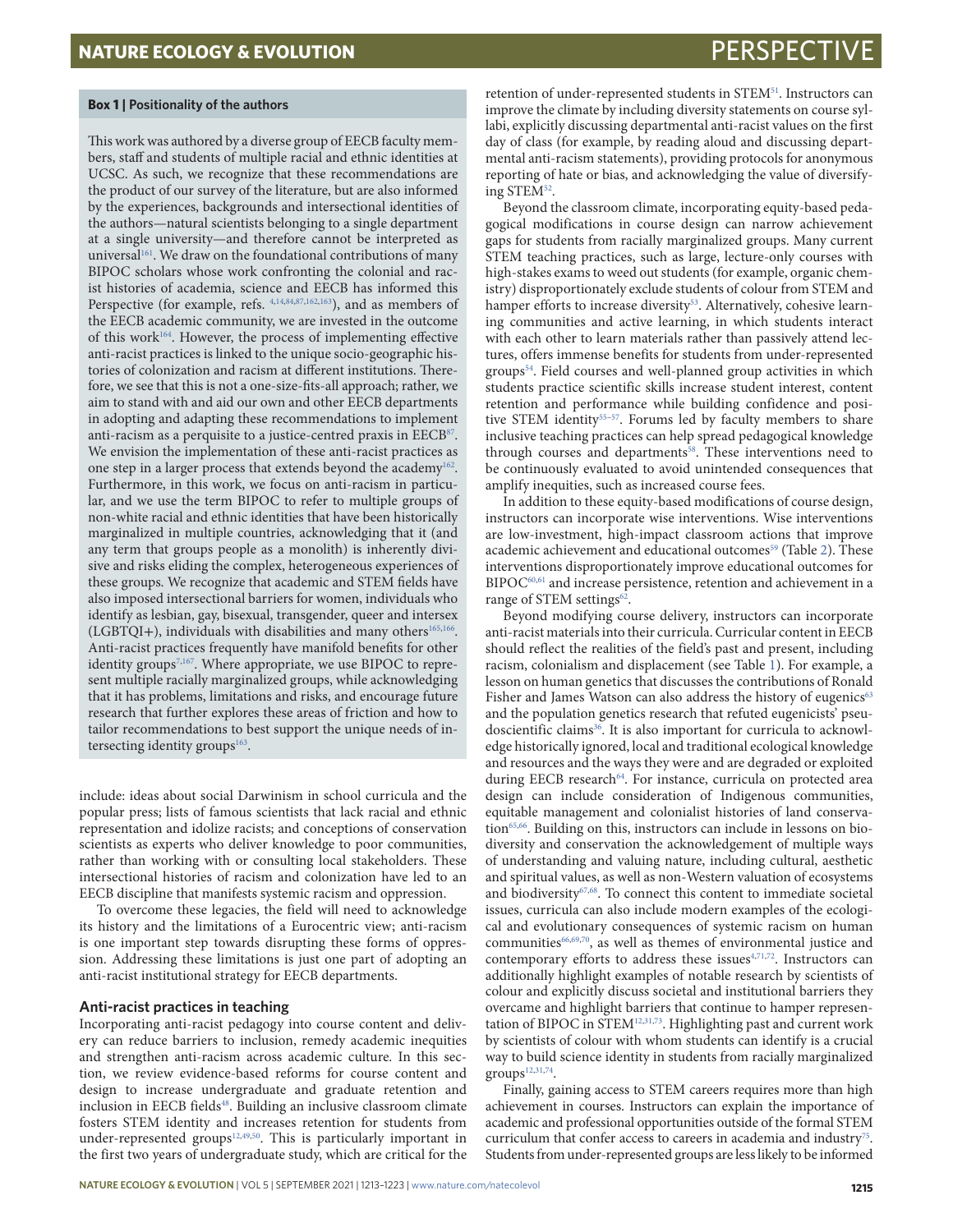## **Box 2 | Glossary of key terms**

**Anti-racism**. Practices and policies that identify, challenge and change the implicit and explicit values, structures and behaviours that perpetuate racism<sup>6,7</sup>.

**BIPOC**. An acronym that stands for 'Black people, Indigenous people and people of colour'. BIPOC is used to refer to multiple historically racially marginalized non-white identity groups, with particular focus on the experiences of Black and Indigenous peoples (https://www.thebipocproject.org/).

**Implicit bias**. Unconscious attitudes, stereotypes and/or negative associations that can affect an individual's understanding and actions towards people or identity groups<sup>168</sup>.

**Prejudice**. Preconceived opinions about an identity group based on generalizations or stereotypes that are usually, but not always, negative<sup>169</sup>.

**Racial discrimination**. An action or actions that treat individuals or groups differently due to their race or ethnicity<sup>170</sup>.

**Racial microaggressions**. Brief actions that communicate hostile or derogatory messages based on racial or ethnic stereotypes; these can be verbal, non-verbal or environmental (that is, in a social or physical context) $171$ .

**Racism**. The belief that race is a determinant of human capacities, justifying contempt for and perceived superiority over racial and ethnic identity groups<sup>172</sup>.

**Stereotype**. An often erroneous oversimplified and generalized belief about members of an identity group or group of people<sup>173</sup>.

**Stereotype threat**. The fear an individual feels of confirming negative stereotypes about an identity group to which they belong or with which they associate. This threat can impact an individual's performance or can cause them to act differently to avoid confirming a stereotype<sup>174</sup>.

**White privilege**. Unearned and often unconscious advantages and benefits available to people who are perceived as white<sup>175</sup>.

about the hidden curriculum: unspoken norms, behaviours, etiquette and implicit expectations around seeking and effectively gaining access to scientific careers<sup>76</sup>. To teach these, instructors can explain how to access (and fund) institutional research opportunities, work– study programmes, graduate school and internships both inside and outside of academia<sup>77</sup>. Cohort-based mentoring programmes can also transmit institutional, social and cultural capital and improve access to funded opportunities, particularly for BIPOC<sup>57,76</sup>.

Through modified pedagogy and curricula, wise interventions, greater representation of BIPOC in course content and incorporation of hidden curriculum, courses can provide actionable, high-impact arenas to practice anti-racism and widen the participation of under-represented students in EECB fields.

## **Anti-racist practices in laboratories and research groups**

Best practices for anti-racism in the laboratory can have an immediate impact on the career trajectories of students from racially marginalized groups<sup>5</sup>. Principal investigators and laboratory members can show support for diversity, equity and inclusion through their actions in the laboratory, which will help to create a laboratory environment where diversity is expected and respected.

First, principal investigators can make recruitment of BIPOC a priority by focusing on prospective student potential as well as past achievement, and by including recruitment and support for

BIPOC at graduate and undergraduate levels in grant proposals. When reading and writing reference letters, principal investigators should be aware of unconscious (or implicit) biases associated with race and ethnicity and of whether applicants come from a research or non-research institution<sup>78</sup>.

Once BIPOC have joined the laboratory, research laboratories are the daily environments where the great majority of mentor– mentee and peer–peer interactions take place in science. Therefore, it is essential that laboratories host open conversations about diversity, equity and inclusion, as well as how racism manifests in macroand microaggressions, unspoken expectations, routines and wealth disparities<sup>72</sup>. Discussing and formalizing goals and actions helps to set expectations for promoting anti-racism. As a first step, laboratories and field teams can build and sign a code of conduct and community agreement. These community agreements set shared norms of respect and communication and delineate unacceptable behaviours, their consequences and the institutional policies that dictate them<sup>79</sup>. They can also include goals and anti-racist actions to promote equity and inclusion in the future. Comprehensive examples of these documents exist and can serve as models<sup>80</sup>, and many laboratories host public-facing versions of these or similar values statements on their websites (Supplementary Table 1).

In addition to community agreements and similar pledges, principal investigators can set aside laboratory meeting times to discuss non-academic topics that are important for career success, such as professional communication, finances during graduate school, cultural values and networking. In particular, principal investigators should acknowledge and confront the toxic normalization of workaholism among academic trainees, which can lead to unrealistic work expectations and exploitative conditions in the classroom, laboratory and field. Work cultures that pressure or reward trainees to sacrifice personal time in order to advance in science have been identified as a conduit for exploitation and an obstacle to inclusion<sup>81</sup>. Principal investigators and supervisors can assess organizational culture in their laboratory group, set realistic and healthy expectations and discuss effective time management skills that do not induce burnout. Mentees from racially marginalized groups also report that individual mentors open doors to professional networks and academic success<sup>82</sup>. Establishing diverse, multi-mentor networks among laboratory members at different professional levels can help all students—especially under-represented students—to navigate barriers to career success<sup>83</sup>. These mentors can communicate strategies for under-represented students to succeed in academia as well as in potentially high-risk settings for incidents of racism and harassment, such as during fieldwork<sup>14,84</sup>. Students can also be strong agents of change, and several universities have developed successful workshops focused on mentoring up, which guide mentees to take engaged roles in their own mentoring relationships<sup>85</sup> (Supplementary Table 1).

Beyond day-to-day laboratory activities, demonstrating ongoing commitment to anti-racist practices is important for retention. When setting laboratory research agendas and priorities, EECB scientists can avoid traditional research approaches that contribute to the problem of colonial science in fieldwork<sup>86</sup>. EECB scientists can commit to decolonizing fieldwork: collecting data only in places where they have been invited; recruiting local students and technicians; including a land acknowledgement in publications and presentations; and consulting with and collaborating in people-centred partnerships with local scientists and communities to produce participatory, reciprocal research that meets the needs of community stakeholders<sup>39,87-92</sup> (Supplementary Table 1). For instance, the Amah Mutsun Relearning Program at UCSC is one example of a research and conservation project that involves participation and collaboration with local Indigenous stakeholders<sup>92</sup>. Laboratory members can make research findings accessible by translating papers and communication materials into local and Indigenous languages to ensure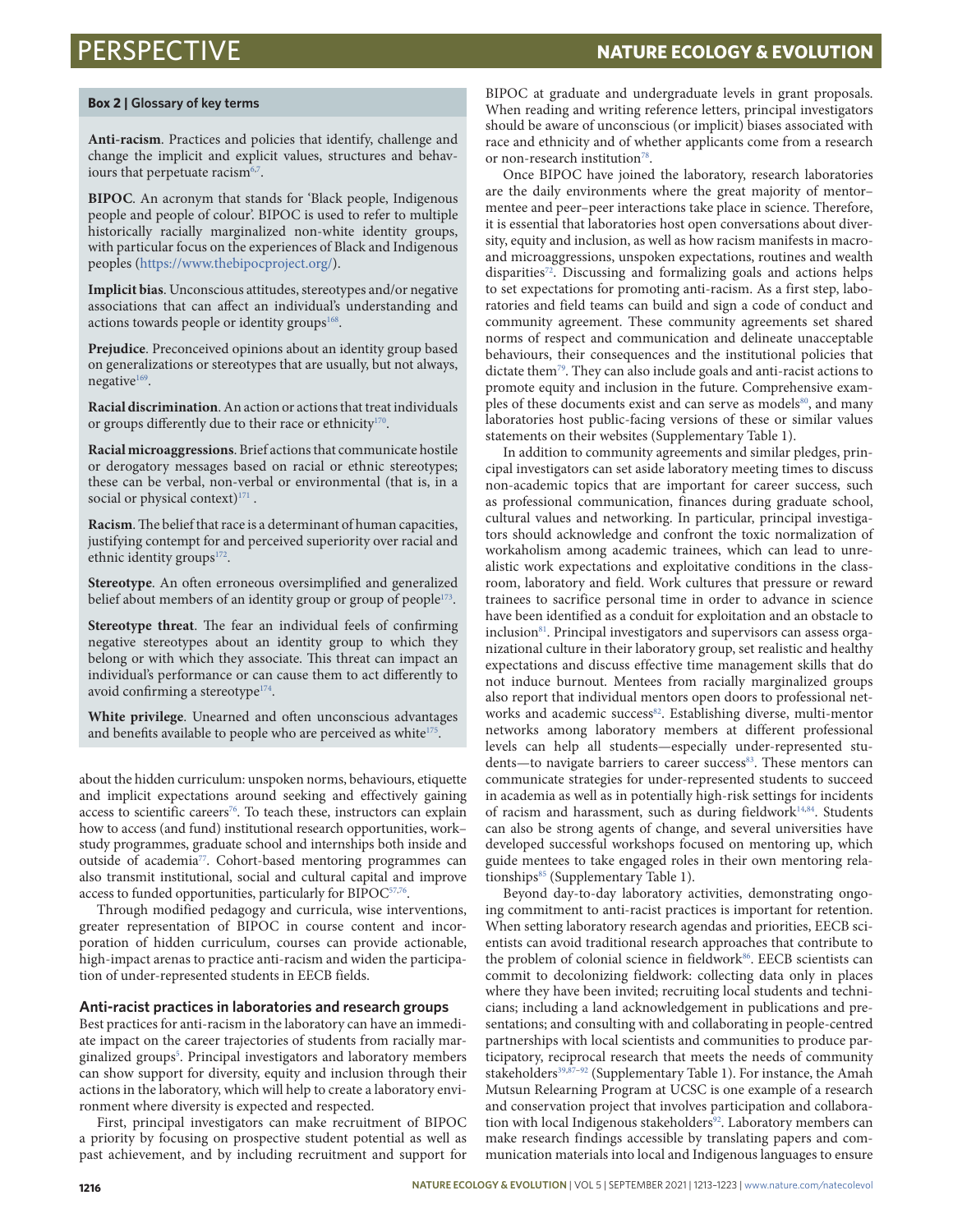| <b>Field</b>                | <b>Discipline</b>                               | Historical examples of racism and ethnocentrism                                                                                                                                                                       |  |  |
|-----------------------------|-------------------------------------------------|-----------------------------------------------------------------------------------------------------------------------------------------------------------------------------------------------------------------------|--|--|
| <b>Ecology</b>              | Natural history                                 | Expeditions and so-called discoveries in occupied lands; specimens collected by slaves for<br>their owners <sup>39</sup>                                                                                              |  |  |
|                             |                                                 | A Congolese man, Ota Benga, on display alongside animals at the Bronx Zoo, by eugenicist<br>Madison Grant, among others <sup>135</sup>                                                                                |  |  |
|                             | Taxonomy                                        | Species named after slave owners, Confederate generals, eugenicists and derogatory terms<br>for racial groups $26,136$                                                                                                |  |  |
|                             |                                                 | Awards, scientific buildings and journals named after racists and eugenicists <sup>136</sup>                                                                                                                          |  |  |
| <b>Evolutionary biology</b> | Population genetics and genomics                | Eugenics used to justify white supremacism and compulsory sterilization of patients based<br>on inaccurate gender and racial biases <sup>137</sup>                                                                    |  |  |
|                             |                                                 | Co-discoverer of the DNA double helix, James Watson, used genetics to defend racist<br>beliefs <sup>63</sup>                                                                                                          |  |  |
|                             | Human evolution                                 | Social Darwinism drew on the theory of natural selection to legitimize imperialism and<br>racism <sup>138,139</sup>                                                                                                   |  |  |
|                             |                                                 | Human evolution used to justify the concept of scientific or biological race, leading to the<br>pseudoscientific manipulation of evolutionary theory to argue that some races are inferior<br>to others <sup>45</sup> |  |  |
|                             | Conservation biology Protected area designation | Displacement of Indigenous communities to create national parks, leading to conservation<br>refugees <sup>140</sup>                                                                                                   |  |  |
|                             |                                                 | Notable land preservationists, including Theodore Roosevelt, Madison Grant, Gifford<br>Pinchot, and John Muir were proponents or supporters of racism and eugenics <sup>46,141</sup>                                  |  |  |
|                             | Conservation and development                    | Colonialist or parachute conservation practices carried out by researchers from wealthy<br>countries in poor countries without inclusion of local stakeholders, values and cultures <sup>142</sup>                    |  |  |
|                             |                                                 | Loss of indigenous culture, knowledge and autonomy following colonial displacement for<br>conservation lands <sup>143</sup>                                                                                           |  |  |
|                             |                                                 | Militarization of conservation, contributing to violence, death, displacement and other unjust<br>outcomes <sup>144</sup>                                                                                             |  |  |

### **Table 1 | A subset of historic examples of racism and ethnocentrism across disciplines within EECB**

This table does not include issues related to under-representation of racial and ethnic groups, as research on representation is rarely categorized by sub-discipline.

that the products of the research are accessible. Many countries now have rules in place to safeguard native biodiversity, genetic resources and local Indigenous knowledge<sup>93,94</sup>. Rather than resisting them, EECB scientists should openly embrace these rules and share with their students and colleagues why they are important<sup>87</sup>.

In summary, laboratories and research groups are directly positioned to build a culture of anti-racism and equity. They provide small-group settings in which to discuss expectations in science, which can be leveraged to create healthy research environments, build mentoring networks and set positive fieldwork and ethical norms, with the ultimate goal of producing the best scientific knowledge and professional development for the next generation of scientists.

## **Anti-racist practices in departments**

EECB departments are broad but like-minded academic communities within which meaningful structural changes can cultivate an anti-racist culture. These changes should come from inclusive departmental discussions, advocating within the university and partnering with university administration to make lasting change.

Creating internal departmental structures to combat racism builds a permanent foundation of continuous support for faculty members, students and staff from racially marginalized and under-represented groups. Departments can start by collectively developing a diversity vision statement and code of conduct that include both rules and norms for behaviour, as well as aspirations, goals and concrete actions to achieve equity<sup>95</sup>. Departments can also foster community growth by actively and transparently addressing barriers to progress. For example, departments can host forums for the productive discussion of racist language and behaviour, and provide tools for bystander intervention; create and publicize safe reporting channels for harassment,

bias and discrimination; and sustain mutual support networks for students, postdoctoral researchers, staff and faculty members. Social events enriched by diverse input from across department constituents offer a low-stakes way to build community and respect, paving the way for deeper conversations; these events can be open to all professional levels, or alternatively closed to faculty members or supervisors to provide a safe space for students and trainees to discuss these issues in without superiors present. Departments can also spark discussions about race in academia and in EECB, such as through #ShutDownAcademia, #ShutDownSTEM and the Strike for Black Lives. Anti-racism competence can be built through well-designed, evidence-based interactive trainings that allow participants to hone professional skills through an equity lens, such as effective hierarchical mentoring<sup>96</sup> and inclusive teaching practices. Diversity, equity and inclusion committees can provide leadership that cuts across departmental hierarchies, gathering collective insight across career levels to set agendas and achieve goals (for example, see the Ecology and Evolutionary Biology Department's Inclusion, Diversity, Equity, and Action (IDEA) Committee at UCSC<sup>97</sup>). These committees can serve as springboards for assessing the departmental climate, addressing department-specific needs and ensuring accountability. Providing monetary support or other concrete career incentives for participation on such committees can help to avoid diversity fatigue and signal the value of such work to the institution<sup>98</sup>.

Hiring, promotion, tenure and retention processes are critical tools for building equity, as well as inclusion, in departments. Recruitment of under-represented faculty members requires a commitment to anti-racism at all stages of the process, from drafting the job description and outreach to qualified candidates to evaluating candidates, interviewing and negotiation<sup>99</sup>. Departments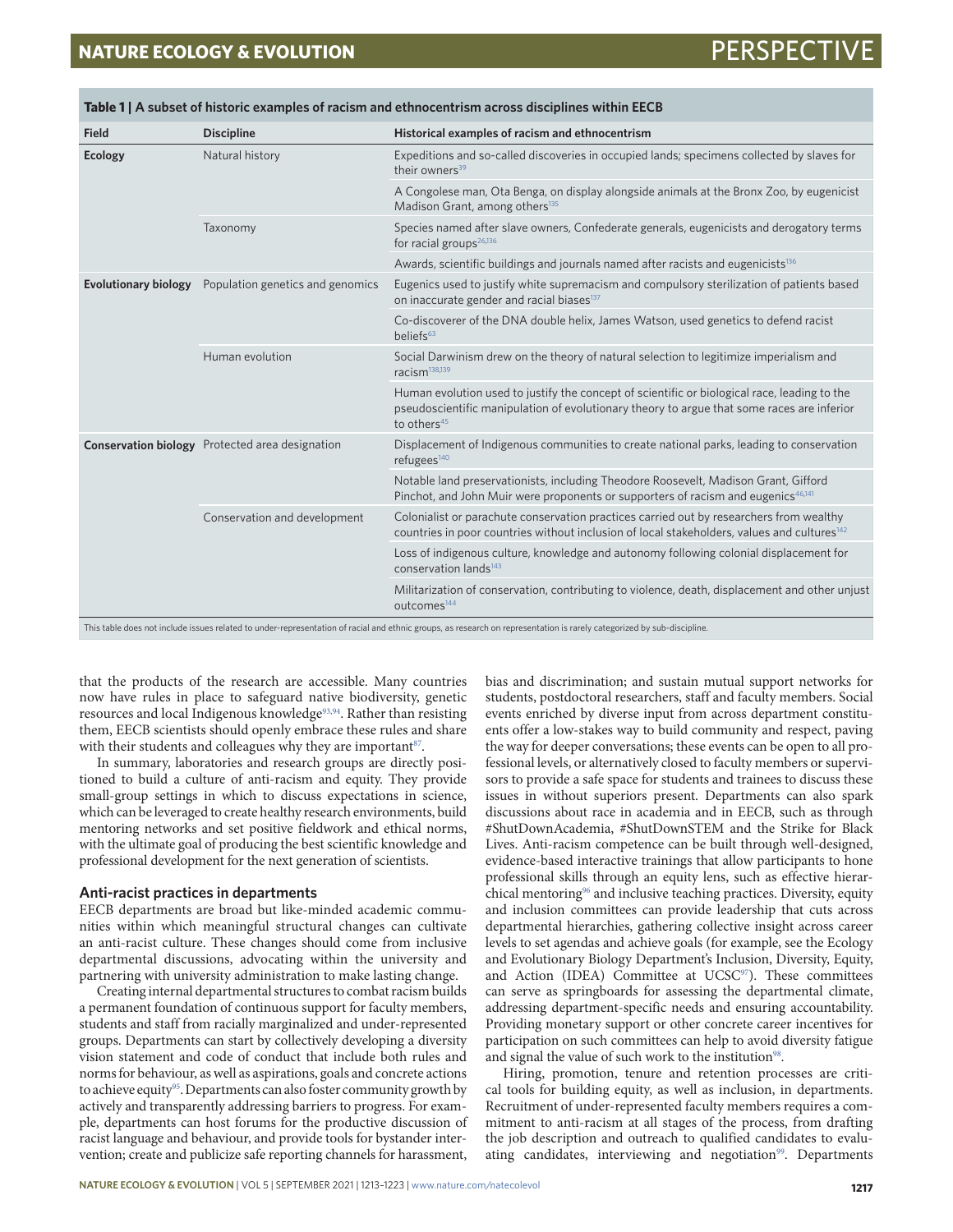|  |  |  | <b>Table 2   Examples of wise interventions and how they work</b> |
|--|--|--|-------------------------------------------------------------------|
|--|--|--|-------------------------------------------------------------------|

| <b>Wise intervention</b>         | Explanation                                                                                                                               | How it works                                                                                                                                                                                                                                                      | Why it is anti-racist                                                                                                                                                                                                                                         | <b>Examples for the classroom</b>                                                                                                                                                                                                         |  |
|----------------------------------|-------------------------------------------------------------------------------------------------------------------------------------------|-------------------------------------------------------------------------------------------------------------------------------------------------------------------------------------------------------------------------------------------------------------------|---------------------------------------------------------------------------------------------------------------------------------------------------------------------------------------------------------------------------------------------------------------|-------------------------------------------------------------------------------------------------------------------------------------------------------------------------------------------------------------------------------------------|--|
| <b>Growth mindset</b>            | Intellectual abilities are<br>malleable, not fixed,<br>and can be developed<br>with effort and<br>guidance <sup>145,146</sup>             | When a topic is challenging,<br>a fixed mindset might lead to<br>viewing the topic as beyond the<br>student's ability; conversely, a<br>growth mindset facilitates the<br>belief that struggle is normal and<br>can ultimately lead to mastery <sup>146,147</sup> | Growth mindsets can create<br>inclusion, curb racial bias, remove<br>stereotypic beliefs and narrow<br>achievement gaps between URM<br>students and their peers <sup>148,149</sup>                                                                            | Explicitly discuss intelligence<br>as a learnable trait; highlight,<br>praise and value effort rather<br>than just correct answers; and<br>explain that challenges and<br>mistakes are excellent learning<br>opportunities <sup>145</sup> |  |
| <b>Utility value</b>             | Exercises that increase<br>the perceived value<br>and importance<br>of a given topic<br>for students' lived<br>experiences <sup>150</sup> | Highlighting STEM knowledge's<br>short-term relevance to students'<br>personal values increases interest,<br>ownership and commitment to<br>lesson content <sup>150</sup>                                                                                         | Utility-value interventions lead to<br>engagement and active thinking,<br>which can improve academic<br>performance, particularly for URM<br>and first-generation students <sup>60</sup>                                                                      | Ask students to write an<br>essay about the usefulness or<br>personal value of a scientific<br>study to their lives <sup>151</sup>                                                                                                        |  |
| <b>Values affirmation</b>        | Affirmation of<br>personal core values<br>and belonging<br>in a previously<br>threatening academic<br>environment <sup>152</sup>          | Values affirmation interventions<br>can ameliorate psychological threat<br>and stress to directly increase<br>academic performance <sup>5,153-156</sup>                                                                                                           | Values affirmation<br>disproportionately helps students<br>who are targets of negative<br>stereotypes by shifting the focus<br>away from stereotype threat<br>(Supplementary Table 1) and<br>towards belonging, experience and<br>perspectives <sup>151</sup> | Assign writing prompts where<br>students identify personal<br>values and explain their role<br>in overcoming academic<br>obstacles <sup>157,158</sup>                                                                                     |  |
| URM, under-represented minority. |                                                                                                                                           |                                                                                                                                                                                                                                                                   |                                                                                                                                                                                                                                                               |                                                                                                                                                                                                                                           |  |

can aggressively pursue a diverse pool of applicants by advertising through diverse networks, writing job advertisements in inclusive ways, describing a welcoming climate and identifying a more diverse faculty as a departmental goal<sup>100,101</sup>. Faculty recruitments should require diversity statements and can use them as an initial filter rather than as supplementary information; this approach has been used successfully in several recent, high-profile recruitments<sup>101,102</sup>. By centring diversity as a department value, the hiring process can also be an opportunity to expand and communicate an anti-racist department culture. The norms of academic freedom and the First Amendment usually preclude removing individuals who persist in racist speech and behaviours<sup>103</sup>; this highlights the critical importance of identifying a candidate's commitment to anti-racism before bringing them into the community. Offer letters and contracts communicate standards for conduct, discipline and reporting and are therefore an early opportunity to enhance an inclusive culture.

Beyond hiring, the tenure and promotion process is crucial to both advance equity in the assessment of faculty members of colour and to recognize, incentivize and reward faculty members who work to implement anti-racist practices. Faculty members of colour commit disproportionally more time and effort towards diversity initiatives<sup>99</sup> and often bear a cost (that is, a time tax taken away from research) for the additional diversity-supporting service they are asked to perform<sup>6</sup>. They may even be penalized for engaging in diversity-valuing behaviour and activities by colleagues who perceive these activities as excessive or unimportant<sup>104</sup>. Departments can ensure diverse representation on promotion and tenure committees, evaluate candidates using transparent rubrics, communicate expectations openly and provide mentoring to help candidates meet those expectations, and explicitly recognize contributions to hidden work, including diversity and equity programming, committee work, emotional labour, mentoring and accessibility to undergraduates, all of which are often disproportionately performed by members of under-represented groups<sup>105,106</sup>.

To more broadly address discrepancies in who takes on the labour of diversity-supporting services, department members particularly those from well-represented racial and ethnic groups who have benefited from academic and personal privileges under current societal and academic reward systems—can take the lead in implementing anti-racist practices. These members can devote time, resources and effort to ensure that departmental dedication to diversity is equitably upheld.

An easy and immediate department-level intervention is to highlight the work of scientists from racially marginalized groups in weekly seminars and reading groups. Departments now widely attend to gender balance in speaker series and readings, and should also include racial and ethnic diversity in these considerations<sup>107</sup>. Seminar speakers provide students of colour with key opportunities to interact with same-race or culturally similar faculty members within predominantly white institutions $108$ , while also promoting exposure and networking for speakers from under-represented groups<sup>89</sup>. Departments can invite speakers to highlight their social justice work and personal experiences in science, as well as their scientific contributions (and the intersections of these spheres) as a way to place value on different types of contributions and highlight social responsibility. Reimagining these existing forums, rather than creating new ones, does not require extra time and normalizes anti-racism in ongoing departmental activities.

These efforts towards greater BIPOC representation are broadly beneficial, but the challenges faced by BIPOC international students deserve special attention. International students from racially marginalized groups have historically faced discrimination while studying or working in another country<sup>90</sup> and are especially under-represented in EECB departments<sup>12,96</sup> (Fig. 1). For that matter, many under-represented students may face a similar problem of culture shock at majority-white institutions, even in their home country109–115. These students may face additional and intersectional challenges at predominately white institutions, including cultural adaptation, language barriers, loneliness and even neo-racism<sup>90,94-96</sup>. Departments can implement peer-to-peer mentoring systems<sup>76</sup>, with mentoring structured beyond academic affairs to include advice on cultural adaptation and communication skills. Faculty members or staff who are educated on the unique challenges that international students face can advise and build support structures and community. All faculty members and staff can facilitate access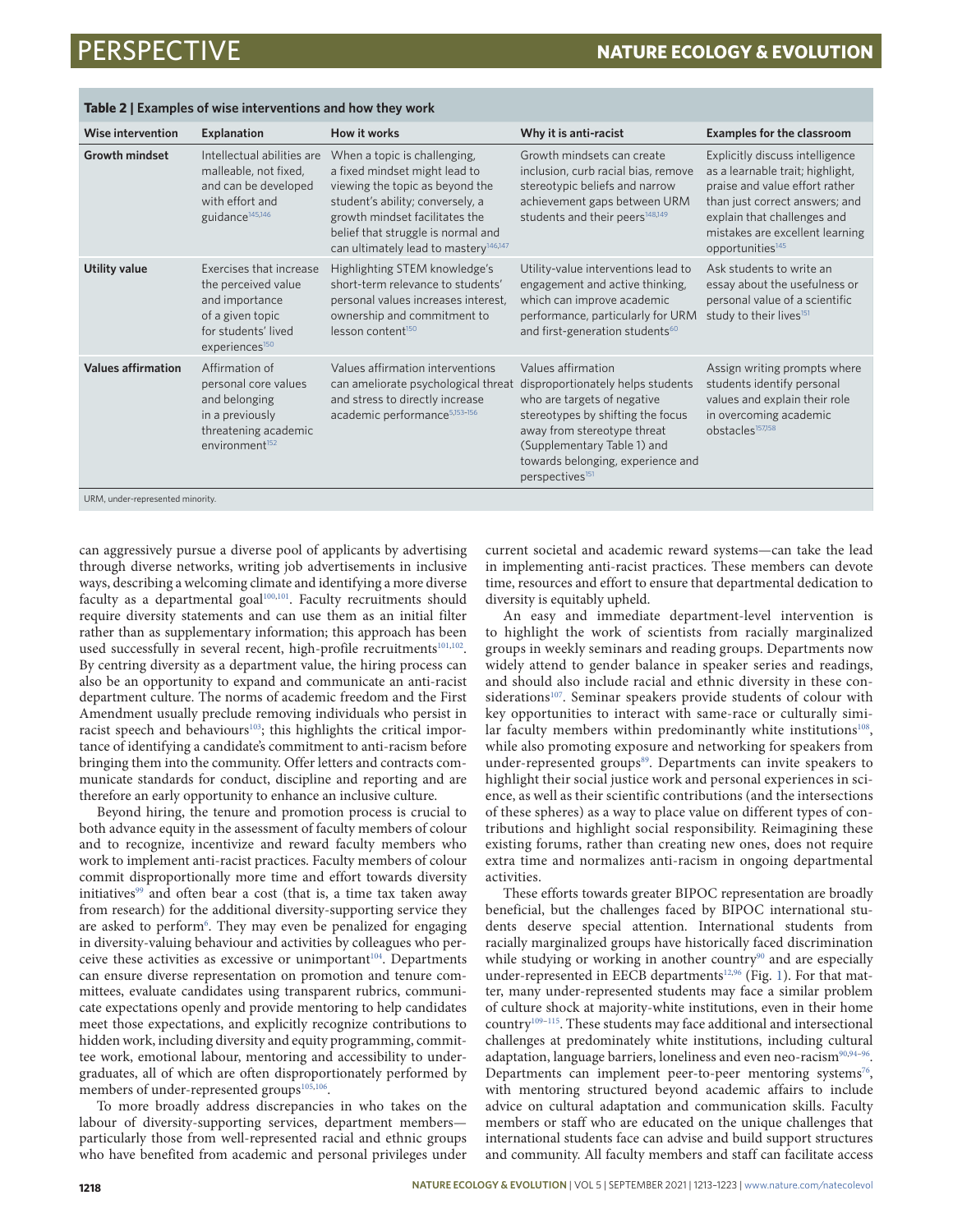## **NATURE ECOLOGY & EVOLUTION PERSPECTION**



**Fig. 2 | Fostering anti-racism through changes and actions at different scales, including curricula, laboratories and departments, will result in many benefits in EECB.** The benefits presented in this figure are a small subset of the positive outcomes of fostering anti-racism in EECB. Illustration courtesy of Julie Johnson.

to existing resources, including mental health counselling and financial planning.

Finances are a challenge for many students, but may disproportionately impact students from low-income families with less accumulated wealth. Departments can address financial barriers to increase diversity and inclusion for students. Graduate programmes obstruct the enrolment and retention of BIPOC when stipends are too low relative to local costs of living<sup>116</sup>. Departments can ease financial burdens by including advance payments (rather than reimbursements) via direct deposit for travel and work- or field-related equipment, disbursing graduate support at the start of the month or academic quarter (rather than the end) and providing information on the availability of short-term loans, grants and other resources for students when needed<sup>117</sup>. Providing paid research opportunities and creating fellowships for undergraduates is another way to support BIPOC while

helping to prepare and recruit future graduate students. Ultimately, departments with strong commitment to increasing diversity can commit funds to this end, helping alleviate disproportionate economic barriers.

In summary, departments can make concerted efforts to provide welcoming and supportive settings for current students, postdoctoral researchers, staff, researchers and faculty members from racially marginalized groups. While creating structures to recruit more under-represented candidates is essential, simply recruiting more under-represented individuals to assimilate into majority-white departments is not enough and can ultimately harm the retention and success of BIPOC in academia<sup>2</sup>. To embrace an anti-racist agenda and create a more inclusive future, EECB departments can implement the best practices outlined here, and provide top-down models for laboratories, classes and other academic departments.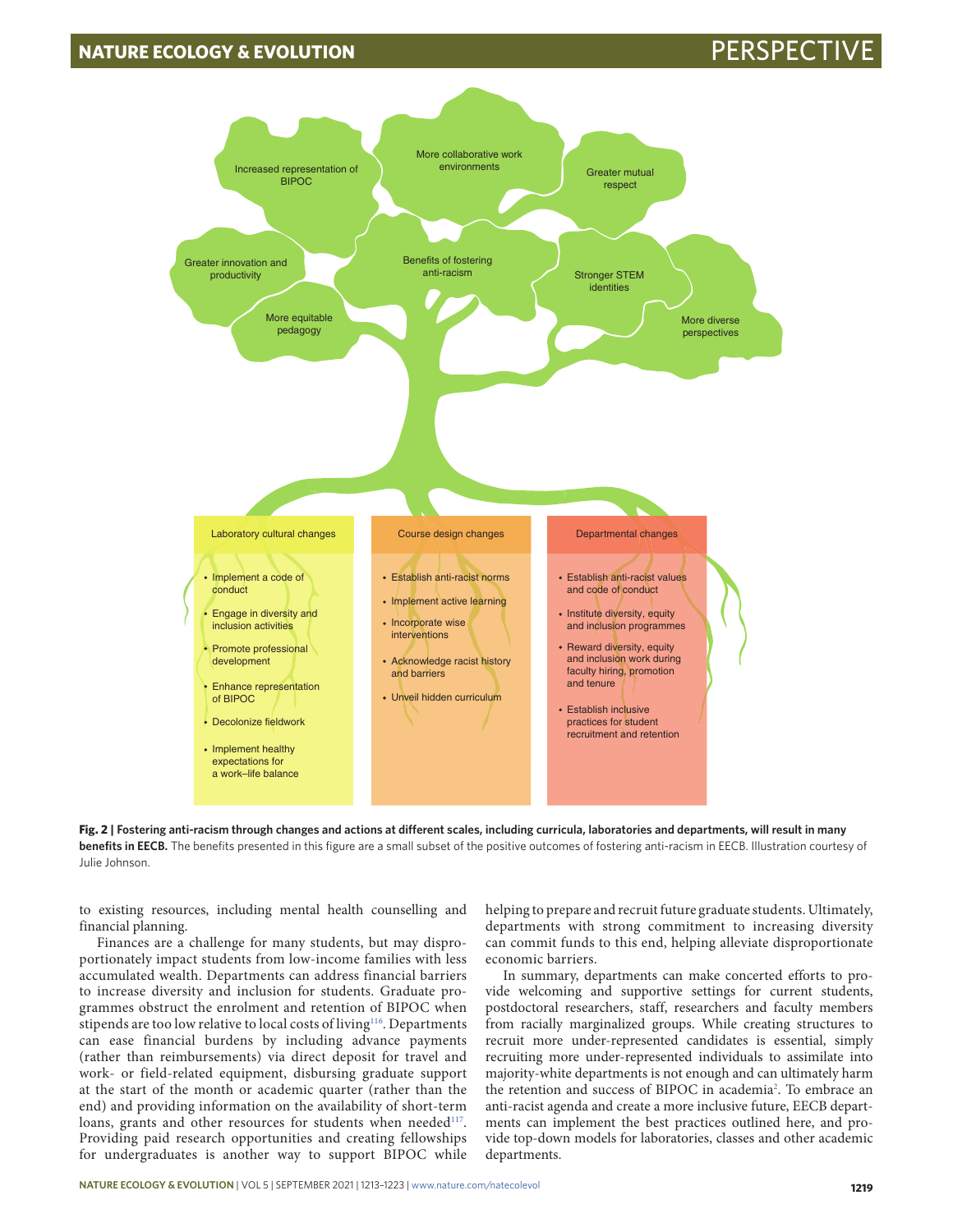## **Anti-racist practices beyond the department**

We have presented actionable practices for anti-racism at different academic scales, but these changes cannot and should not occur in isolation. Effective implementation requires concerted efforts at all organizational levels<sup>118</sup>. Departments can engage more broadly with racially marginalized communities beyond the confines of the academy. Many departments host education and early learning service programmes that have the capacity to increase future recruitment and retention for BIPOC in STEM and EECB. Such programmes prepare grade school and undergraduate students for STEM career advancement<sup>119</sup>. STEM recruitment programmes for younger students can take the form of summer science camps, community open house events or digital or active learning classroom materials for students and teachers. EECB departments can also collaborate with education departments to develop experiential education in and out of the classroom. It is also essential that individuals adopt anti-racist practices as they engage in other roles within their field (for example, as editors, reviewers and committee members) and in association with publishers, funding agencies and scientific societies.

At the university level, administrators can direct funding and establish incentives for departments to implement and maintain the practices described here. Physical spaces such as buildings and gathering places can be redesigned with equity in mind, including removing statues and honorifics that memorialize racists, as many institutions have begun to  $do<sup>120</sup>$ . Departments and institutions can advocate for policing reforms that include ending the use of militarized and heavily armed on-campus police and re-evaluating contracts with local municipal police forces involved in police brutality<sup>121</sup>. Widespread inequity in criminal justice and law enforcement means that the presence of militarized campus police disproportionally threatens BIPOC on campus, thus counteracting attempts to create anti-racist campuses and departments<sup>121,122</sup>.

## **Conclusion**

The fields of EECB must experience great change to ensure meaningful and lasting equity for participants from diverse backgrounds. Anti-racist interventions and best practices benefit academic communities by fostering a diversity of perspectives and ideas that enriches research, teaching and learning<sup>123,124</sup> (Fig. 2). When done effectively, anti-racist practices lead to greater equity, greater representation of BIPOC in academia and greater diversity among students, instructors and staff. These changes are self-reinforcing as the field shifts from the welcoming in of excluded groups to diverse co-leadership. For students, an education delivered by diverse instructors and surrounded by diverse peers promotes better performance on assessments<sup>125</sup>, persistence and retention in academia<sup>126,127</sup>, greater cognitive development and cultivation of critical thinking and complex problem-solving skills<sup>128</sup> and overall satisfaction with the university experience<sup>126,129</sup>. Beyond individual students, greater diversity of racial and ethnic groups in academia benefits EECB as a field, as it fosters the generation of more novel, high-quality and complex ideas<sup>130,131</sup>, as well as enriching scholarship and teaching by increasing productivity and collaboration<sup>132,133</sup>.

Recent social media movements, such as #BlackInTheIvory and #BlackBirdersWeek, illustrate that microaggressions and overt racism persist globally in academia and in EECB<sup>22,23,134</sup>. EECB departments must collaborate to implement anti-racist academic culture, particularly as these fields still carry a legacy of historic racism. At multiple scales, EECB departments can work collectively to build an anti-racist community based on mutually developed inclusive norms; decolonize teaching, research and fieldwork; incorporate best practices and wise interventions for more equitable pedagogy and classrooms; increase the representation of BIPOC through equitable admissions, hiring and tenure processes; and advocate for larger institutional policies that incentivize and support these efforts. While national movements ignite efforts to change the status

quo, a unified commitment to action, as well as to zero tolerance of racism and discrimination among faculty members, staff, students and institutional leaders, will be key to implementing this change. We envision an EECB academic community where persistent anti-racist structures support racially marginalized students, postdoctoral researchers, staff, researchers and faculty members and increase their representation in our field to the point that they can fully share in its leadership; where active community engagement promotes inclusion; and where all participants are welcome not only to belong, but also to reshape EECB in the image of all of us.

Received: 1 December 2020; Accepted: 24 June 2021; Published online: 9 August 2021

### **References**

- Allen, W. R., Epps, E. G., Guillory, E. A., Suh, S. A. & Bonous-Hammarth, M. The Black academic: faculty status among African Americans in US higher education. *J. Negro Educ.* **69**, 112–127 (2000).
- 2. Halsey, S. J., Strickland, L. R., Scott-Richardson, M., Perrin-Stower, T. & Massenburg, L. Elevate, don't assimilate, to revolutionize the experience of scientists who are Black, Indigenous and people of colour. *Nat. Ecol. Evol.* **4**, 1291–1293 (2020).
- 3. Chaudhury, A. & Colla, S. Next steps in dismantling discrimination: lessons from ecology and conservation science. *Conserv. Lett.* **14**, e12774 (2020).
- 4. Schell, C. J. et al. Recreating Wakanda by promoting Black excellence in ecology and evolution. *Nat. Ecol. Evol.* **4**, 1285–1287 (2020).
- 5. Chaudhary, B. & Berhe, A. A. Ten simple rules for building an anti-racist lab. *PLoS Comput. Biol.* **16**, e1008210 (2020).
- 6. Gewin, V. The time tax put on scientists of colour. *Nature* **583**, 479–481 (2020).
- 7. Kendi, I. X. *How to be an Antiracist* (One World, 2019).
- 8. Miriti, M. N. The elephant in the room: race and STEM diversity. *BioScience* **70**, 237–242 (2020).
- 9. Balcarczyk, K. L., Smaldone, D., Selin, S. W., Pierskalla, C. D. & Maumbe, K. Barriers and supports to entering a natural resource career: perspectives of culturally diverse recent hires. *J. For.* **113**, 231–239 (2015).
- 10. Haynes, N. A. & Jacobsen, S. Barriers and perceptions of natural resource careers by minority students. *J. Environ. Educ.* **46**, 166–182 (2015).
- 11. Morales, N. et al. Promoting inclusion in ecological field experiences: examining and overcoming barriers to a professional rite of passage. *Bull. Ecol. Soc. Am.* **101**, e01742 (2020).
- 12. O'Brien, L. T., Bart, H. & Garcia, D. Why are there so few ethnic minorities in ecology and evolutionary biology? Challenges to inclusion and the role of sense of belonging. *Soc. Psychol. Educ.* **23**, 449–477 (2020).
- 13. Kou-Giesbrecht, S. Asian Americans: the forgotten minority in ecology. *Bull. Ecol. Soc. Am.* **101**, e01696 (2020).
- 14. Tseng, M. et al. Strategies and support for Black, Indigenous, and people of colour in ecology and evolutionary biology. *Nat. Ecol. Evol.* **4**, 1288–1290 (2020).
- 15. Li, D. & Koedel, C. Representation and salary gaps by race—ethnicity and gender at selective public universities. *Educ. Res.* **46**, 343–354 (2017).
- 16. Wanelik, K. M., Griffin, J. S., Head, M. L., Ingleby, F. C. & Lewis, Z. Breaking barriers? Ethnicity and socioeconomic background impact on early career progression in the fields of ecology and evolution. *Ecol. Evol.* **10**, 6870–6880 (2020).
- 17. Page, S., Trudgett, M. & Sullivan, C. Past, present and future: acknowledging Indigenous achievement and aspiration in higher education. *HERDSA Rev. High. Educ.* **4**, 29–51 (2017).
- 18. Davis, R. et al. Increasing diversity in our profession. *Wildl. Soc. Bull.* **30**, 628–633 (2002).
- 19. Beck, C. W., Boersma, K., Tysor, C. S. & Middendorf, G. Diversity at 100: women and underrepresented minorities in the ESA: peer-reviewed letter. *Front. Ecol. Environ.* **12**, 434–436 (2014).
- 20. Ginther, D. K. Race, ethnicity, and NIH research awards. *Science* **333**, 1015–1019 (2011).
- 21. Malone, K. R. & Barabino, G. Narrations of race in STEM research settings: identity formation and its discontents. *Sci. Educ.* **93**, 485–510 (2009).
- 22. Diep, F. 'I was fed up': How the #BlackInTheIvory got started, and what its founders want to see next. *The Chronicles of Higher Education* (9 June 2020).
- 23. Lambert, J. A #BlackBirdersWeek cofounder aims to amplify Black nature enthusiasts. *Science News* (4 June 2020).
- 24. Thorp, H. H. Time to look in the mirror. *Science* **368**, 1161 (2020).
- 25. Linnaeus, C. *Systema Naturae per Regna Tria Naturae Systematice Proposita per Classes, Ordines, Genera, & Species* (Lugduni Batavorum apud Theodorum Haak, 1758).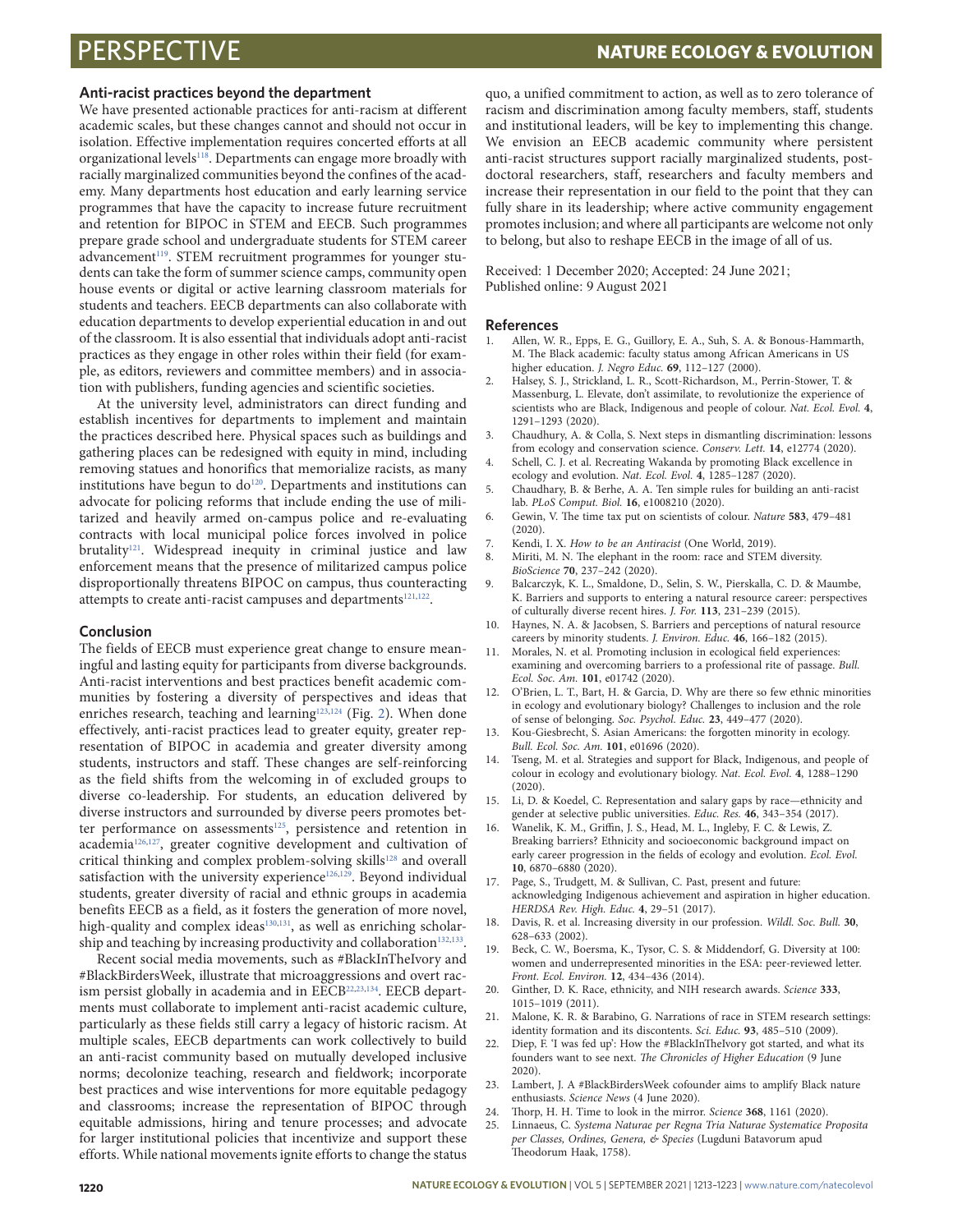## **NATURE ECOLOGY & EVOLUTION** PERSPECTIVE

- 26. Shiffman, D. Scientists should stop naming species after awful people. *Scientific American* (8 November 2019).
- 27. De Vos, A. The problem of 'colonial science'. *Scientific American* (1 July 2020).
- 28. Hardin, G. The tragedy of the commons. *Science* **162**, 1243–1248 (1968).<br>29. Ehrlich P. The Population Bomb (Ballantine Books, 1968).
- 29. Ehrlich, P. *The Population Bomb* (Ballantine Books, 1968).
- 30. Dyett, J. & Thomas, C. Overpopulation discourse: patriarchy, racism, and the specter of ecofascism. *Perspect. Glob. Dev. Technol.* **18**, 205–224 (2019).
- 31. Graves, J. L. African Americans in evolutionary science: where we have been, and what's next. *Evolution* **12**, 18 (2019).
- 32. Shields, S. A. & Bahtia, S. Darwin on race, gender, and culture. *Am. Psychol.* **64**, 111–119 (2009).
- 33. Gannett, L. Racism and human genome diversity research: the ethical limits of 'population thinking'. *Phil. Sci.* **68**, S479–S492 (2001).
- 34. Carter, R. Genes, genomes and genealogies: the return of scientific racism. *Ethn. Racial Stud.* **30**, 546–556 (2007).
- 35. Winston, A. S. Why mainstream research will not end scientific racism in psychology. *Theory Psychol.* **30**, 425–430 (2020).
- 36. Lewontin, R. in *The Concept of Race in Natural and Social Sciences* (ed. Gates, E. N.) 381–398 (Routledge, 1972).
- 37. Bamshad, M., Wooding, S., Salisbury, B. A. & Claiborne Stephens, J. Deconstructing the relationship between genetics and race. *Ethn. Racial Stud.* **30**, 546–556 (2007).
- 38. Reardon, J. & Tallbear, K. "Your DNA is Our History": genomics, anthropology, and the construction of whiteness as property. *Curr. Anthropol.* **53**, S233–S245 (2012).
- 39. Das, S. & Lowe, M. Nature read in black and white: decolonial approaches to interpreting natural history collections. *J. Nat. Sci. Collect. Assoc.* **6**, 4–14 (2018).
- 40. Cox, P. A. & Elmqvist, T. Ecocolonialism and Indigenous-controlled rainforest preserves in Samoa. *Ambio* **26**, 84–89 (1997).
- 41. Hayward et al. Deconstructing compassionate conservation. *Conserv. Biol.* **33**, 760–768 (2019).
- 42. Kantor, I. Ethnic cleansing and America's creation of national parks. *Pub. Land Resour. Law Rev.* **28**, 41–64 (2007).
- 43. Poirier, A. & Ostergren, D. Evicting people from nature: Indigenous land rights and national parks in Australia, Russia, and the United States. *Nat. Resour. J.* **41**, 331–352 (2002).
- 44. Lee, R. & Ahtone, T. Land-grab universities. *High Country News* (30 March 2020).
- 45. *The Next 100 Years of American Conservation* (US Interior Department, 2016); https://medium.com/@Interior/the-next-100-years-of-a merican-conservation-397c42b8f1f2
- 46. Brune, M. *Pulling Down Our Monuments* (Sierra Club, 2020); https://www. sierraclub.org/michael-brune/2020/07/john-muir-early-history-sierra-club
- 47. Hodder, S. *Reckoning with the League Founders' Eugenics Past* (Save the Redwoods League, 2020); https://www.savetheredwoods.org/blog/ reckoning-with-the-league-founders-eugenics-past/
- 48. Henderson, C., Bach, A. & Finkelstein, N. Facilitating change in undergraduate STEM instructional practices: an analytic review of the literature. *J. Res. Sci. Teach.* **48**, 952–984 (2011).
- 49. Carpi, A. & Lents, N. L. Research by undergraduates helped underfinanced colleges as well as students. *Chron. High. Educ.* **60**, B30–B31 (2013).
- 50. Pèrez, D. Exploring the nexus between community and cultural wealth and the academic and social experiences of Latino male achievers at two predominantly White research universities. *Int. J. Qual. Stud. Educ.* **27**,  $747 - 767 (2014)$
- 51. Koenig, K., Schen, M., Edwards, M. & Bao, L. Addressing STEM retention through a scientific thought and methods course. *J. Coll. Sci. Teach.* **41**, 23–29 (2012).
- 52. Penner, M. R. Building an inclusive classroom. *J. Undergrad. Neurosci. Educ.* **16**, A268–A272 (2018).
- 53. Mervis, J. Weed-out courses hamper diversity. *Science* **334**, 1333 (2011).
- 54. Theobald, E. et al. Active learning narrows achievement gaps for underrepresented students in undergraduate science, technology, engineering, and math. *Proc. Natl Acad. Sci. USA* **117**, 6476–6483 (2020).
- 55. Beltran, R. S. et al. Field courses narrow demographic achievement gaps in ecology and evolution. *Ecol. Evol.* **10**, 5184–5196 (2020).
- 56. Freeman, S. et al. Active learning increases student performance in science, engineering, and mathematics. *Proc. Natl Acad. Sci. USA* **111**, 8410–8415 (2014).
- 57. Zavaleta, E. S., Beltran, R. S. & Borker, A. L. How field courses propel inclusion and collective excellence. *Trends Ecol. Evol.* **35**, 953–956 (2020).
- 58. *Faculty Dialogue Series: Creating Inclusive Classrooms* (University of California, Berkeley, 2020); https://cejce.berkeley.edu/faculty/ our-programs-and-services/faculty-dialogue-series
- 59. Walton, G. The new science of wise psychological interventions. *Curr. Direct. Psychol. Sci.* **23**, 73–82 (2014).
- 60. Harackiewicz, J. M., Canning, E. A., Tibbetts, Y., Priniski, S. J. & Hyde, J. S. Closing achievement gaps with a utility-value intervention: disentangling race and social class. *J. Pers. Soc. Psychol.* **111**, 745–765 (2016).
- 61. Harackiewicz, J. M. & Priniski, S. J. Improving student outcomes in higher education: the science of targeted intervention. *Ann. Rev. Psychol.* **69**, 409–435 (2018).
- 62. Casad, B. et al. Wise psychological interventions to improve gender and racial equality in STEM. *Group Process. Intergroup Relat.* **21**, 767–787 (2018).
- 63. Durkin, E. DNA scientist James Watson stripped of honors over views on race. *The Guardian* (13 January 2019).
- 64. Kimmerer, R. W. Weaving traditional ecological knowledge into biological education: a call to action. *BioScience* **52**, 432–438 (2002).
- 65. Zafra-Calvo, N. et al. Towards an indicator system to assess equitable management in protected areas. *Biol. Conserv.* **211**, 134–141 (2017).
- 66. Schuster, R., Germain, R. R., Bennett, J. R., Reo, N. J. & Arcese, P. Vertebrate biodiversity on Indigenous-managed lands in Australia, Brazil, and Canada equals that in protected areas. *Environ. Sci. Pol.* **101**, 1–6  $(2019)$
- 67. Posey, D. *Cultural and Spiritual Values of Biodiversity* (IT Publishing, 1999).
- 68. Cooper, N., Brady, E., Steen, H. & Bryce, R. Aesthetic and spiritual values of ecosystems: recognising the ontological and axiological plurality of cultural ecosystem 'services'. *Ecosyst. Serv.* **21**, 218–229 (2016).
- 69. Schell, C. J. et al. The ecological and evolutionary consequences of systemic racism in urban environments. *Science* **369**, eaay4497 (2020).
- 70. Tallbear, K. *Native American DNA: Tribal Belonging and the False Promise of Genetic Science* (Univ. Minnesota Press, 2013).
- 71. Holt, F. The catch-22 of conservation: Indigenous peoples, biologists, and cultural change. *Hum. Ecol.* **33**, 199–215 (2005).
- 72. McGill, B. M. et al. You are welcome here: a practical guide to diversity, equity, and inclusion for undergraduates embarking on an ecological research experience. *Ecol. Evol.* **11**, 3636–3645 (2021).
- Wood, S. et al. A scientist like me: demographic analysis of biology textbooks reveals both progress and long-term lags. *Proc. Royal Soc. B* **287**, 20200877 (2020).
- 74. Schinske, J. N., Perkins, H., Snyder, A. & Wyer, M. Scientist spotlight homework assignments shift students' stereotypes of scientists and enhance science identity in a diverse introductory science class. *CBE Life Sci. Educ.***15**, ar47 (2016).
- 75. Bergenhenegouwen, G. Hidden curriculum in the university. *High. Educ.* **16**, 535–543 (1987).
- 76. Smith, B. *Mentoring At-Risk Students Through the Hidden Curriculum of Higher Education* (Lexington Books, 2013).
- 77. Jones, M. T., Barlow, A. E. L. & Villarejo, M. Importance of undergraduate research for minority persistence and achievement in biology. *J. High. Educ.* **81**, 82–115 (2010).
- 78. Houser, C. & Lemmons, K. Implicit bias in letters of recommendation for an undergraduate research internship. *J. Furth. High. Educ.* **42**, 585–595 (2018).
- 79. *Developing Community Agreements* (National Equity Project, 2020); https:// www.nationalequityproject.org/tools/developing-community-agreements
- 80. Hubert, A. & Reichwein, D. *Code of Conduct for Responsible Geoengineering Research* (2017).
- 81. Clark, M. A., Michel, J. S., Zhdanova, L., Pui, S. Y. & Baltes, B. B. All work and no play? A meta-analytic examination of the correlates and outcomes of workaholism. *J. Manage.* **42**, 1836–1873 (2016).
- 82. Montgomery, B. L. Effective mentors show up healed. *Beronda L. Montgomery* https://www.berondamontgomery.com/2019/12/ (2019).
- 83. Sorcinelli, M. D. & Yun, J. From mentor to mentoring networks: mentoring in the new academy. *Change* **39**, 58–61 (2007).
- 84. Demery, A. J. C. & Pipkin, M. A. Safe fieldwork strategies for at-risk individuals, their supervisors and institutions. *Nat. Ecol. Evol.* **5**, 5–9 (2021).
- 85. Lee, S. P., McGee, R., Pfund, C. & Branchaw, J. in *The Mentoring Continuum: From Graduate School to Tenure* (ed. Wright, G.) 133–154 (The Graduate School Press, 2015).
- 86. Baker, K., Eichhorn, M. P. & Griffiths, M. Decolonizing field ecology. *Biotropica* **51**, 288–292 (2019).
- 87. TallBear, K.Standing with and speaking as faith: a feminist-Indigenous approach to inquiry. *J. Res. Pract.* **10**, N17 (2014).
- 88. Ban, N. C. et al. Incorporate Indigenous perspectives for impactful research and effective management. *Nat. Ecol. Evol.* **2**, 1680–1683 (2018).
- 89. Whyte, W. F. Advancing scientific knowledge through participatory action research. *Sociol. Forum* **4**, 367–385 (1989).
- 90. Reid, R. & Garson, K. Rethinking multicultural group work as intercultural learning. *J. Stud. Int. Educ.* **21**, 195–212 (2017).
- 91. Tallis, H. & Lubchenco, J. Working together: a call for inclusive conservation. *Nature* **515**, 27–28 (2014).
- 92. *Amah Mutsun Relearning Program* (Univ. California, Santa Cruz, 2020); https://arboretum.ucsc.edu/education/relearning-program/
- 93. MacKey, T. K. & Liang, B. A. Integrating biodiversity management and Indigenous biopiracy protection to promote environmental justice and global health. *Am. J. Public Health* **102**, 1091–1095 (2012).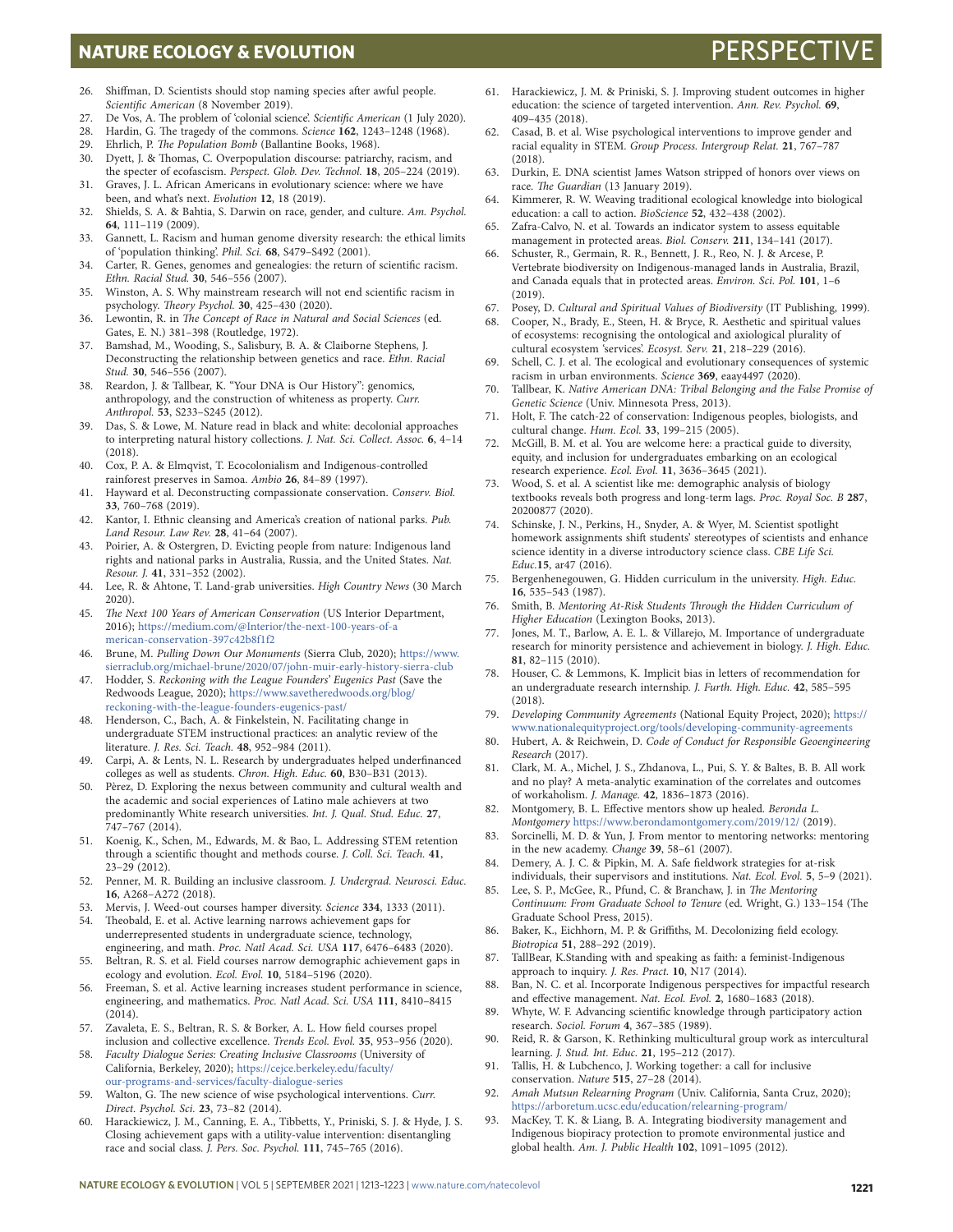- 94. *Nagoya Protocol on Access and Benefit-Sharing* (Convention on Biological Diversity, 2011).
- 95. Nelson, R. G., Rutherford, J. N., Hinde, K. & Clancy, K. B. H. Signaling safety: characterizing fieldwork experiences and their implications for career trajectories. *Am. Anthropol.* **119**, 710–722 (2017).
- 96. Wilson, Z. S. Hierarchical mentoring: a transformative strategy for improving diversity and retention in undergraduate STEM disciplines. *J. Sci. Educ. Technol.* **21**, 148–156 (2012).
- 97. *Inclusion, Diversity, Equity, & Action (IDEA)* (Univ. California, Santa Cruz, 2020); https://www.eeb.ucsc.edu/about/idea\_committee.html
- 98. Wijesingha, R. & Ramos, H. Human capital or cultural taxation: what accounts for differences in tenure and promotion of racialized and female faculty? *Can. J. High. Educ.* **47**, 54–75 (2017).
- O'Meara, K., Culpepper, D. & Templeton, L. L. Nudging toward diversity: applying behavioral design to faculty hiring. *Rev. Educ. Res.* **90**, 311–348 (2020).
- 100. Bilimoria, D. & Buch, K. K. The search is on: engendering faculty diversity through more effective search and recruitment. *Change* **42**, 27–32 (2010).
- 101. Bhalla, N. Strategies to improve equity in faculty hiring. *Mol. Biol. Cell* **30**, 2744–2749 (2019).
- 102. Flaherty, C. Breaking down diversity statements. *Inside Higher Ed* (19 November 2018).
- 103. *Speech on Campus* (ACLU, 2020); https://www.aclu.org/other/ speech-campus
- 104. Hekman, D. R., Johnson, S. K., Foo, M. & Yang, W. Does diversity-valuing behavior result in diminished performance ratings for non-white and female leaders? *Acad. Manage. J.* **60**, 771–797 (2017).
- 105. Hanasono, L. et al. Secret service: revealing gender biases in the visibility and value of faculty service. *J. Divers. High. Educ.* **12**, 85–98 (2019).
- 106. Lisnic, R., Zajicek, A. & Morimoto, S. Gender and race differences in faculty assessment of tenure clarity: the influence of departmental relationships and practices. *Sociol. Race Ethn.* **5**, 244–260 (2019).
- 107. Farr, C. M. et al. Addressing the gender gap in distinguished speakers at professional ecology conferences. *BioScience* **67**, 464–468 (2017).
- 108. Price, J. The effect of instructor race and gender on student persistence in STEM fields. *Econ. Educ. Rev.* **29**, 901–910 (2010).
- 109. Torres, K. 'Culture Shock': Black students account for their distinctiveness at an elite college. *Ethn. Racial Stud.* **32**, 883–905 (2009).
- 110. Carter-Sowell, A. R. et al. Bloom where you are planted: reflections on effecting campus climate change to retain minoritized faculty scholars in STEM fields. In *Growing Diverse STEM Communities: Methodology, Impact, and Evidence* 197–214 (ACS Symposium Series Vol. 1328, ACS Publications, 2019).
- 111. Lee, J. & Rice, C. Welcome to America? International student perceptions of discrimination. *High. Educ.* **53**, 381–409 (2007).
- 112. George Mwangi, C. A. Exploring sense of belonging among Black international students at an HBCU. *J. Int. Stud.* **6**, 1015–1037 (2016).
- 113. Bevis, T. B. At a glance: international students in the United States. *Int. Educ.* **11**, 12–17 (2002).
- 114. Heng, T. T. Understanding the heterogeneity of international students' experiences: a case study of Chinese international students in US universities. *J. Stud. Int. Educ.* **23**, 607–623 (2019).
- 115. George Mwangi, C. A., Changamire, N. & Mosselson, J. An intersectional understanding of African graduate students' experiences in US higher education. *J. Divers. High. Educ.* **12**, 52–64 (2018).
- 116. Wilson, M. A., DePass, A. L. & Bean, A. J. Institutional interventions that remove barriers to recruit and retain diverse biomedical PhD students. *CBE Life Sci. Educ.* **17**, ar27 (2018).
- 117. Gewin, V. What Black scientists want from colleagues and their institutions. *Nature* **583**, 319–322 (2020).
- 118. Lawrence, S. M. Contextual matters: teachers' perceptions of the success of antiracist classroom practices. *J. Educ. Res.* **98**, 350–365 (2005).
- 119. Whittaker, J. & Montgomery, B. Cultivating diversity and competency in STEM: challenges and remedies for removing virtual barriers to constructing diverse higher education communities of success. *J. Undergrad. Neurosci. Educ.* **11**, 44–51 (2012).
- 120. Anderson, D. R. The racism of confederate statues. *Hobble Creek* https:// hobblecreek.us/blog/entry/where-do-Confederate-monuments-go-to-die (2020).
- 121. Whitford, E. & Burke, L. Students demand campuses cut ties with police. *Inside Higher Ed* (5 June 2020).
- 122. Felton, R. Officer who shot Samuel Dubose faces murder trial as city braces for protests. *The Guardian* (25 October 2016).
- 123. Freire, P. *Pedagogy of the Oppressed* (Seabury, 1968).
- 124. Kishimoto, K. Anti-racist pedagogy: from faculty's self-reflection to organizing within and beyond the classroom. *Race Ethn. Educ.* **21**, 540–554 (2018).
- 125. Marx, D. M. & Goff, P. A. Clearing the air: the effect of experimenter race on target's test performance and subjective experience. *Br. J. Soc. Psychol.* **44**, 645–657 (2005).
- 126. Chang, M. J. *The Positive Educational Effects of Racial Diversity on Campus* (US Department of Education, 2001).
- 127. Hagedorn, L. S., Chi, W., Cepeda, R. M. & McLain, M. An investigation of critical mass: the role of Latino representation in the success of urban community college students. *Res. High. Educ.* **48**, 73–91 (2007).
- 128. Pascarella, E. T., Bohr, L., Nora, A. & Terenzini, P. T. Is differential exposure to college linked to the development of critical thinking? *Res. High. Educ.* **37**, 159–174 (1996).
- 129. Denson, N. & Chang, M. Racial diversity matters: the impact of diversity-related student engagement and institutional context. *Am. Educ. Res. J.* **46**, 322–353 (2009).
- 130. McLeod, P. L., Lobel, S. A. & Cox, T. H. Jr. Ethnic diversity and creativity in small groups. *Small Group Res.* **27**, 248–264 (1996).
- 131. Antonio, A. L. When does race matter in college friendships? Exploring men's diverse and homogenous friendship groups. *Rev. High. Educ.* **27**, 553–575 (2004).
- 132. Page, S. E. *The Difference: How the Power of Diversity Creates Better Groups, Firms, Schools, and Societies* (Princeton Univ. Press, 2007).
- 133. Freeman, R. B. & Huang, W. Collaboration: strength in diversity. *Nature* **513**, 305 (2014).
- 134. Lewis, N. A. Jr What I've learned about being a Black scientist. *Science* (16 June 2020).
- 135. Purdy, J. Environmentalism's racist history. *The New Yorker* (13 April 2015).
- 136. Chen, S. Researchers around the world prepare to #ShutDownSTEM and 'Strike For Black Lives'. *Science* (9 June 2020).
- 137. Bashford, A. & Levine, P. *The Oxford Handbook of the History of Eugenics* (Oxford Univ. Press, 2010).
- 138. Bowler, P. The role of the history of science in the understanding of social Darwinism and eugenics. *Impact Sci. Soc.* **40**, 273–278 (1990).
- 139. Pressman, L. *How Evolution was Used to Support Scientific Racism* (Trinity College, 2017).
- 140. Agrawal, A. & Redford, K. Conservation and displacement: an overview. *Conserv. Soc.* **7**, 1–10 (2009).
- 141. Spiro, J. P. *Defending the Master Race: Conservation, Eugenics, and the Legacy of Madison Grant* (Univ. Press of New England, 2009).
- 142. Hart, A. G., Leather, S. R. & Sharma, M. V. Overseas conservation education and research: the new colonialism? *J. Biol. Educ.* https://doi.org/1 0.1080/00219266.2020.1739117 (2020).
- 143. Tang, R. & Gavin, M. C. A classification of threats to traditional ecological knowledge and conservation responses. *Conserv. Soc.* **14**, 57–70 (2016).
- 144. Duffy et al. Why we must question the militarization of conservation. *Biol. Conserv.* **232**, 66–73 (2019).
- 145. Dweck, C. S. *Mindset: The New Psychology of Success* (Ballantine Books, 2006).
- 146. Dweck, C. S., Walton, G. M. & Cohen, G. L. *Academic Tenacity: Mindsets and Skills that Promote Long-Term Learning* (Bill & Melinda Gates Foundation, 2014).
- 147. Hochanadel, A. & Finamore, D. Fixed and growth mindset in education and how grit helps students persist in the face of adversity. *J. Int. Educ. Res.* **11**, 47–50 (2015).
- 148. Fink, A., Cahill, M. J., McDaniel, M. A., Hoffman, A. & Frey, R. F. Improving general chemistry performance through a growth mindset intervention: selective effects on underrepresented minorities. *Chem. Educ. Res. Pract.* **19**, 783–806 (2018).
- 149. Mahmud, A. & Gagnon, J. Racial disparities in student outcomes in British higher education: examining mindsets and bias. *Teach. High. Educ.* https:// doi.org/10.1080/13562517.2020.1796619 (2020).
- 150. Hulleman, C. S., Godes, O., Hendricks, B. L. & Harackiewicz, J. M. Enhancing interest and performance with a utility value intervention. *J. Educ. Psychol.* **102**, 880–895 (2010).
- 151. Canning et al. Improving performance and retention in introductory biology with a utility–value intervention. *J. Educ. Psychol.* **110**, 834–839 (2018).
- 152. Miyake, A. et al. Reducing the gender achievement gap in college science: a classroom study of values affirmation. *Science* **330**, 1234–1237 (2010).
- 153. Creswell, J. D. et al. Affirmation of personal values buffers neuroendocrine and psychological stress responses. *Psychol. Sci.* **16**, 846–851 (2005).
- 154. Steele, C. M. & Liu, T. J. Dissonance processes as self-affirmation. *J. Pers. Soc. Psychol.* **45**, 5–19 (1983).
- 155. Purdie-Vaughns, V. et al. Improving minority academic performance: how a values-affirmation intervention works. *Teachers College Record* (23 September 2009).
- 156. Shnabel, N., Purdie-Vaughns, V., Cook, J. E., Garcia, J. & Cohen, G. L. Demystifying values-affirmation interventions: writing about social belonging is a key to buffering against identity threat. *Pers. Soc. Psychol. Bull.* **39**, 663–676 (2013).
- 157. Cook, J. E., Purdie-Vaughns, V., Garcia, J. & Cohen, G. L. Chronic threat and contingent belonging: protective benefits of values affirmation on identity development. *J. Pers. Soc. Psychol.* **102**, 479–496 (2012).